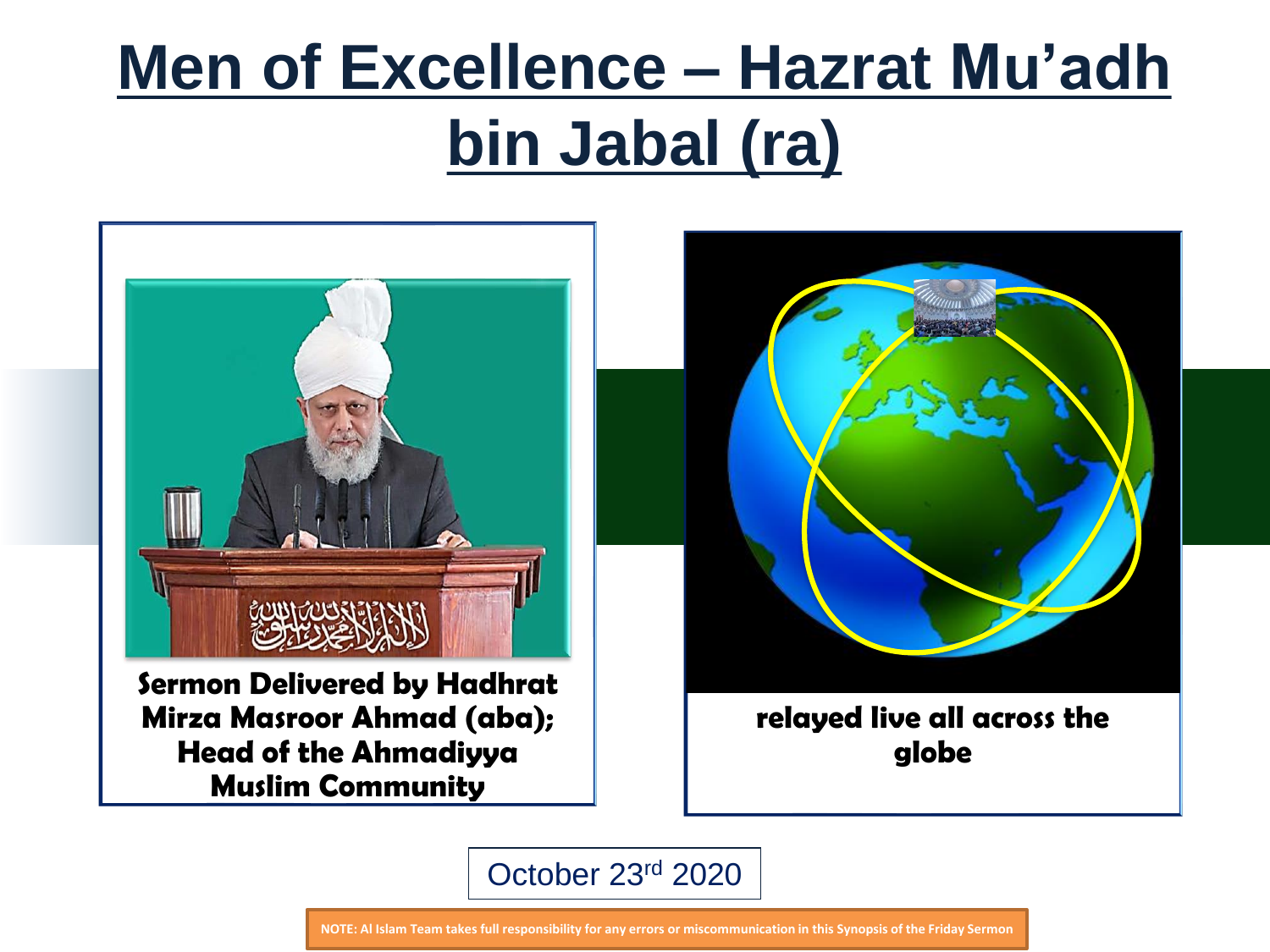# **Summary**

#### **Men of Excellence – Hazrat Mu'adh bin Jabal (ra)**

**Hazrat Mu'adh (ra) took part in all battles alongside the Holy Prophet (sa).**

**Hazrat Mu'adh (ra) was one of the four companions during the life of the Holy Prophet (sa) who had memorised and helped compile the Holy Qur'an.**

**Once the Holy Prophet (sa) said that Hazrat Mu'adh (ra) had the greatest understanding of what is lawful and unlawful according to the teachings of Islam.**

**His Holiness (aba) related a narration from Hazrat Mu'adh (ra) in which he said that once the Holy Prophet (sa) took hold of his hand and told him that he loved him.**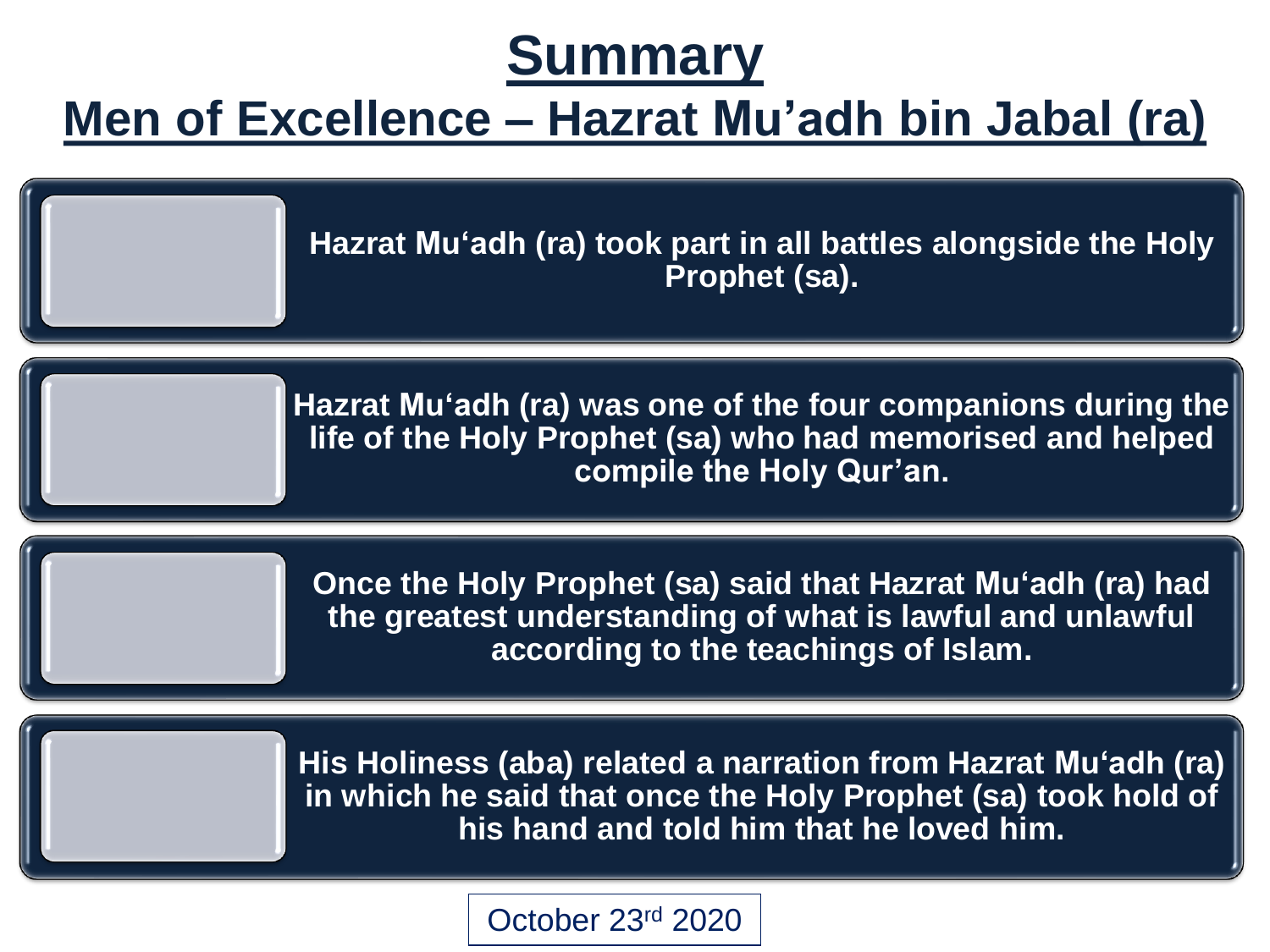**October 23rd 2020**

#### **Hazrat Khalifatul Masih V (aba) stated:**

Hazrat Mu'adh bin Jabal (ra) father's name was Jabal bin 'Amr and his mother's Hind bint Sahl. Hazrat Mu'adh (ra) was from the Udayy bin Sa'd bin Ali branch of the Khazraj tribe.

Hazrat Mu'adh (ra) took part in all battles alongside the Holy Prophet (sa). It is recorded that at the time of the Battle of Badr, the age of Hazrat Mu'adh (ra) was 20 or 21.

Upon accepting Islam Hazrat Mu'adh (ra) wished to convey the true message of God to his father. Thus, he along with some other youngsters would take the idol which his father 'Amr worshipped and throw it in a gutter. They did so for three consecutive nights. After the second time 'Amr found his idol in the gutter, he left his sword beside the idol and said that it should protect itself.

**However, the next day he found the idol hanging from the collar of a dog. This caused 'Amr to think, how an idol he had worshipped his entire life could not even protect itself. Thus 'Amr was able to recognise the One true God.**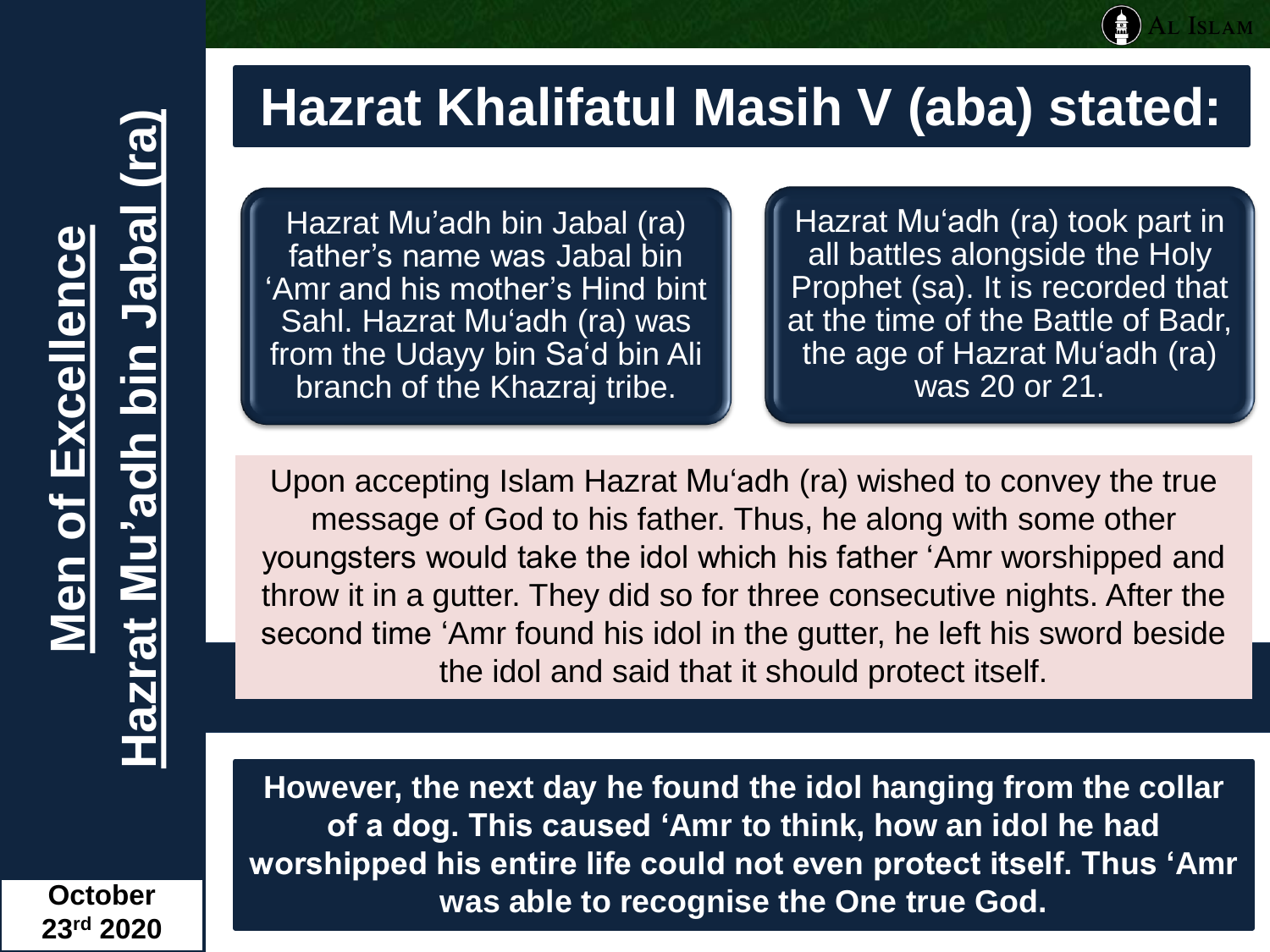## **Hazrat Mu'adh bin Jabal (ra)**

**October 23rd 2020**

**)**

**His Holiness (aba) related that upon returning to Madinah from the Battle of Uhud, the Holy Prophet (sa) heard women crying and lamenting over the martyred.** 

**The Holy Prophet (sa) asked 'Is there no one to lament over the martyrdom of Hamzah?' Upon this, Hazrat Mu'adh (ra) was among the companions who went**

**and told the women that they should not lament over the martyrdom of anyone, until they had mourned the martyrdom of Hazrat Hamzah (ra).** 

**His Holiness (aba) said that though Islam does not allow wailing or expressing grief in an excessive manner, this was an expression of love and loyalty to the Holy Prophet (sa).**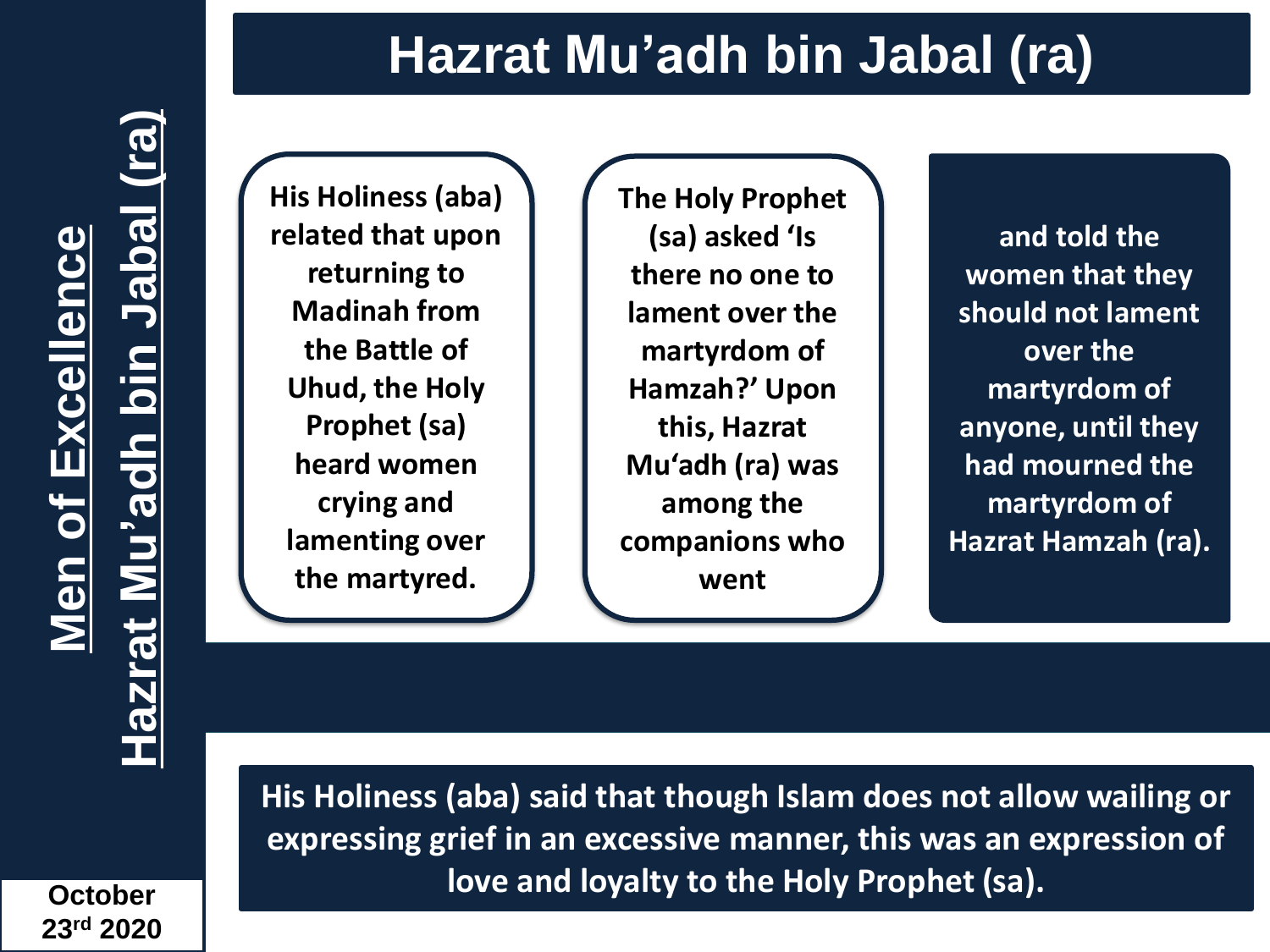# **Role in Compilation of the Holy Qur'an**

**(ra Hazrat Mu'adh bin Jabal Men of Excellence**  Excellence Mu'adh bin . Men of **Hazrat** 

**)**

**His Holiness (aba) said that Hazrat Mu'adh (ra) was one of the four companions during the life of the Holy Prophet (sa) who had memorised and helped compile the Holy Qur'an.** 

**Furthermore, Hazrat Mu'adh (ra) was of the four esteemed companions who were appointed by the Holy Prophet (sa)**

**as teachers of the Holy Qur'an, as they had learned the entire Holy Qur'an directly from the Holy Prophet (sa).**

**His Holiness (aba) related that once the Holy Prophet (sa) said that Hazrat Mu'adh (ra) had the greatest understanding of what is lawful and unlawful according to the teachings of Islam.**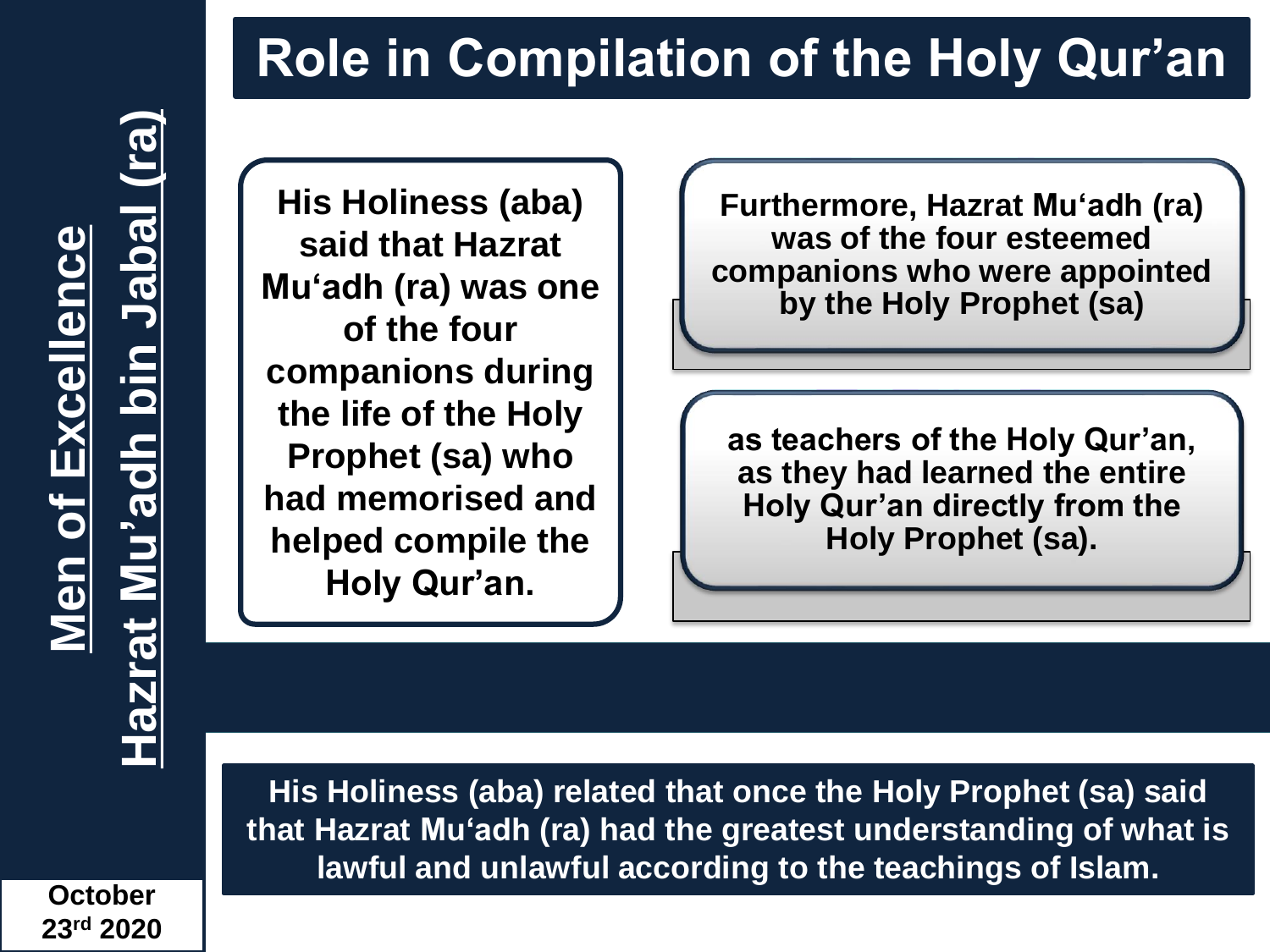**)**

**Hazrat Mu'adh bin Jabal (ra)**

**His Holiness (aba) related a narration from Hazrat Mu'adh (ra) in which he said that once the Holy Prophet (sa) took hold of his hand and told him that he loved him.** 

**Then he advised him to say the following prayer after completing the Salat 'My Lord I implore You to help me in Thy remembrance, for being grateful to You, and worshipping you in the best manner.'**

**His Holiness (aba) presented narrations in which it is related that Hazrat Mu'adh was leading the Salat during which he recited long portions of the Holy Qur'an. Due to the length of the prayer, one person left the congregation and offered his own prayer.** 

When this news reached the Holy Prophet (sa), he instructed Hazrat Mu'adh (ra) that he should not burden the congregants by leading very long prayers. He then gave Hazrat Mu'adh (ra) examples of some chapters of the Holy Qur'an which he should recite which are of an adequate length for leading the Salat.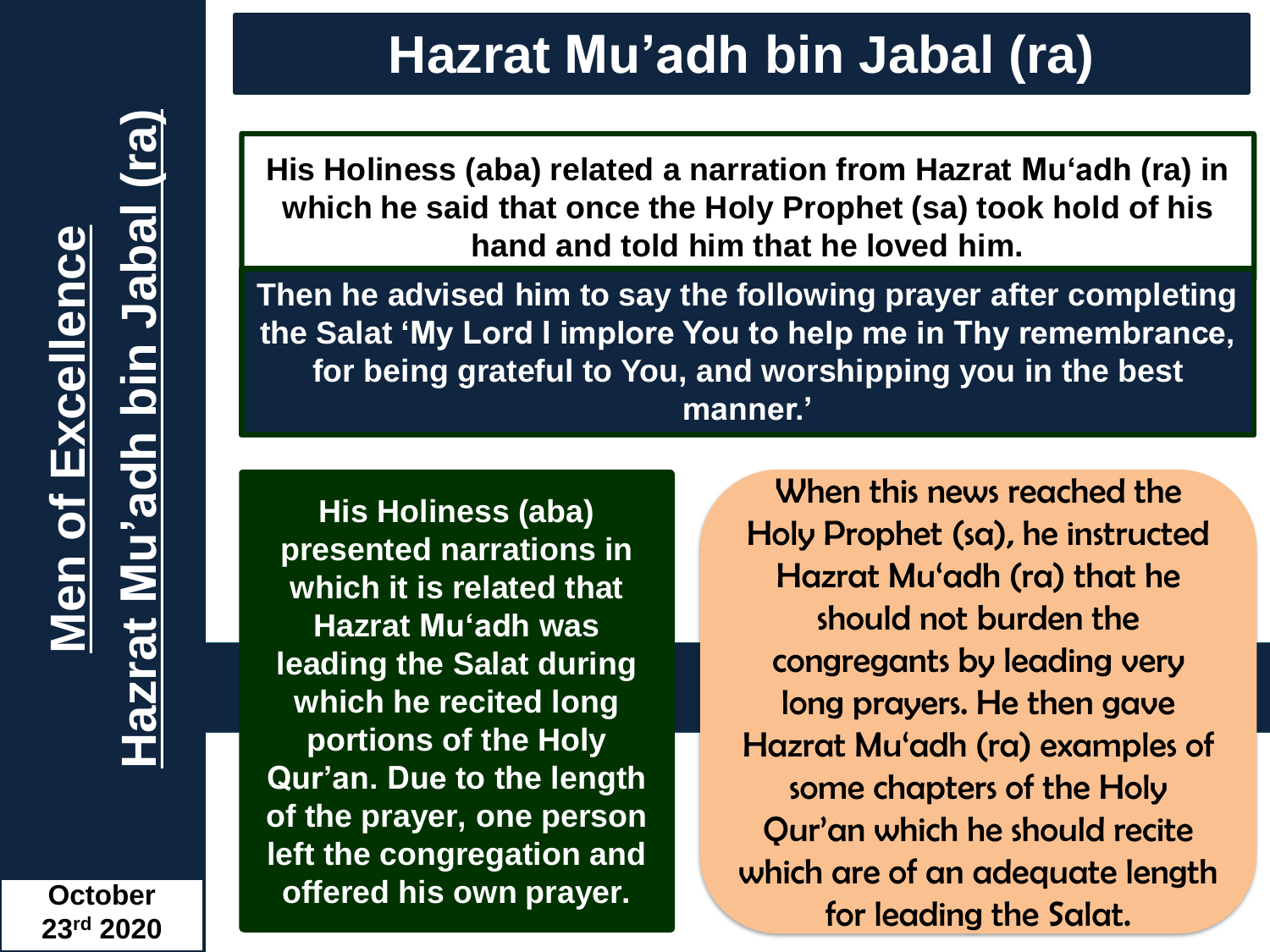**)**

## **Hazrat Khalifatul Masih V (aba) stated:**

**His Holiness (aba) related a narration of Hazrat Mu'adh (ra) who once asked the Holy Prophet (sa) to advise him of what deeds he should carry out in order to be saved from the fire and enter into heaven.**

The Holy Prophet (sa) responded that to offer prayer and not associate partners with God, to pay the Zakat, fast, and perform the pilgrimage could save a person from the fire.

The Holy Prophet (sa) then said that he would inform him of actions which could open the doors of good and prosperity.

**The Holy Prophet (sa) said that fasting is a shield, and giving alms is like water which puts out a fire, and offering voluntary prayers in the middle of the night, and carrying out Jihad.**

**The Holy Prophet (sa) said that the basis of all of these things was maintaining control over one's tongue, for the injuries and various harms caused by the tongue are what land a person into the fire.**